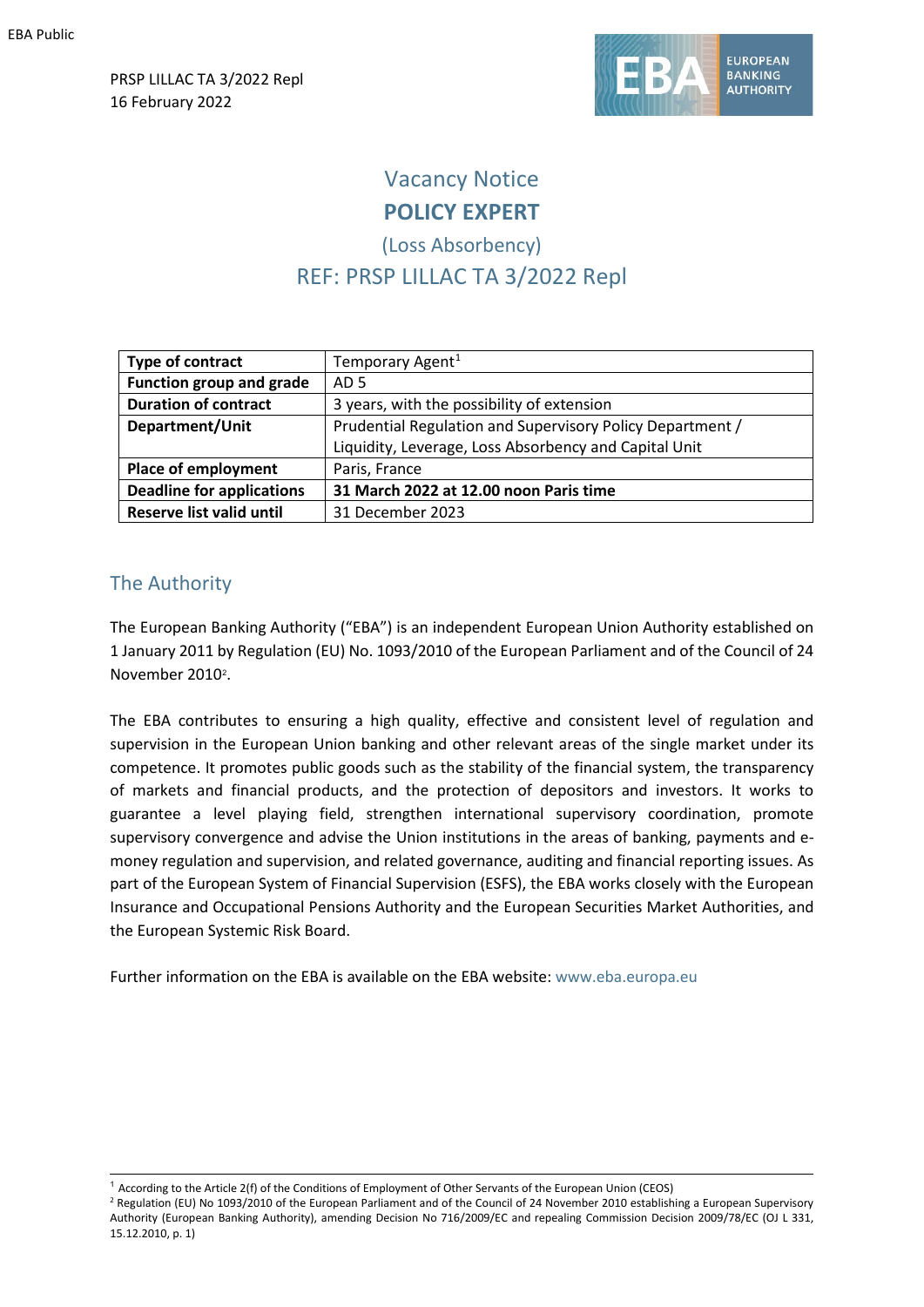

The European Banking Authority is seeking a suitable candidate for the position of a **Policy Expert** in the area of loss absorbency capacity at its offices in Paris, France.

#### Job description

### Main purpose

The Policy Expert will contribute to the EBA's regulatory work on MREL/TLAC policy. In particular, under the overall management of the Director of Prudential Regulation and Supervisory Policy Department and the Head of the Liquidity, Leverage, Loss Absorbency and Capital Unit, the Policy Expert will contribute to the development of guidelines and binding technical standards as part of the EU common rulebook in the area of MREL/TLAC policy and own funds and will facilitate the implementation and application of these guidelines and standards by national authorities in a consistent way in day-to-day supervisory practices.

### Main responsibilities:

- Preparing policy stances and providing policy advice in the area of loss absorbency capacity (own funds/MREL/TLAC);
- Developing guidelines, binding technical standards and opinions/reports in the area of MREL/TLAC and ensuring their timely completion;
- Contributing to the monitoring work around MREL/TLAC implementation and its interaction with the own funds framework;
- Performing the monitoring of MREL/TLAC issuances of EU institutions;
- Supporting the EBA's regulatory and implementation work on own funds and contributing to the monitoring of own funds issuances of EU institutions (CET1, AT1, Tier 2);
- Externally representing the EBA at a technical level in his/her area of expertise;
- Providing support to internal committees and subgroups and their chairpersons;
- Facilitating external consultations, training and supporting implementation studies and impact assessments for the respective guidelines and binding technical standards;
- Effectively cooperating with the other ESAs, especially with a view to the development of coordinated and possibly joint policy stances, guidelines and standards;
- Executing any other tasks as decided by and under the responsibility of the Director of Prudential Regulation and Supervisory Policy and the Head of the Liquidity, Leverage, Loss Absorbency and Capital Unit.

### Requirements

# 1. Eligibility Criteria

To be considered eligible, candidates must satisfy all the criteria listed below, by the deadline for submitting applications.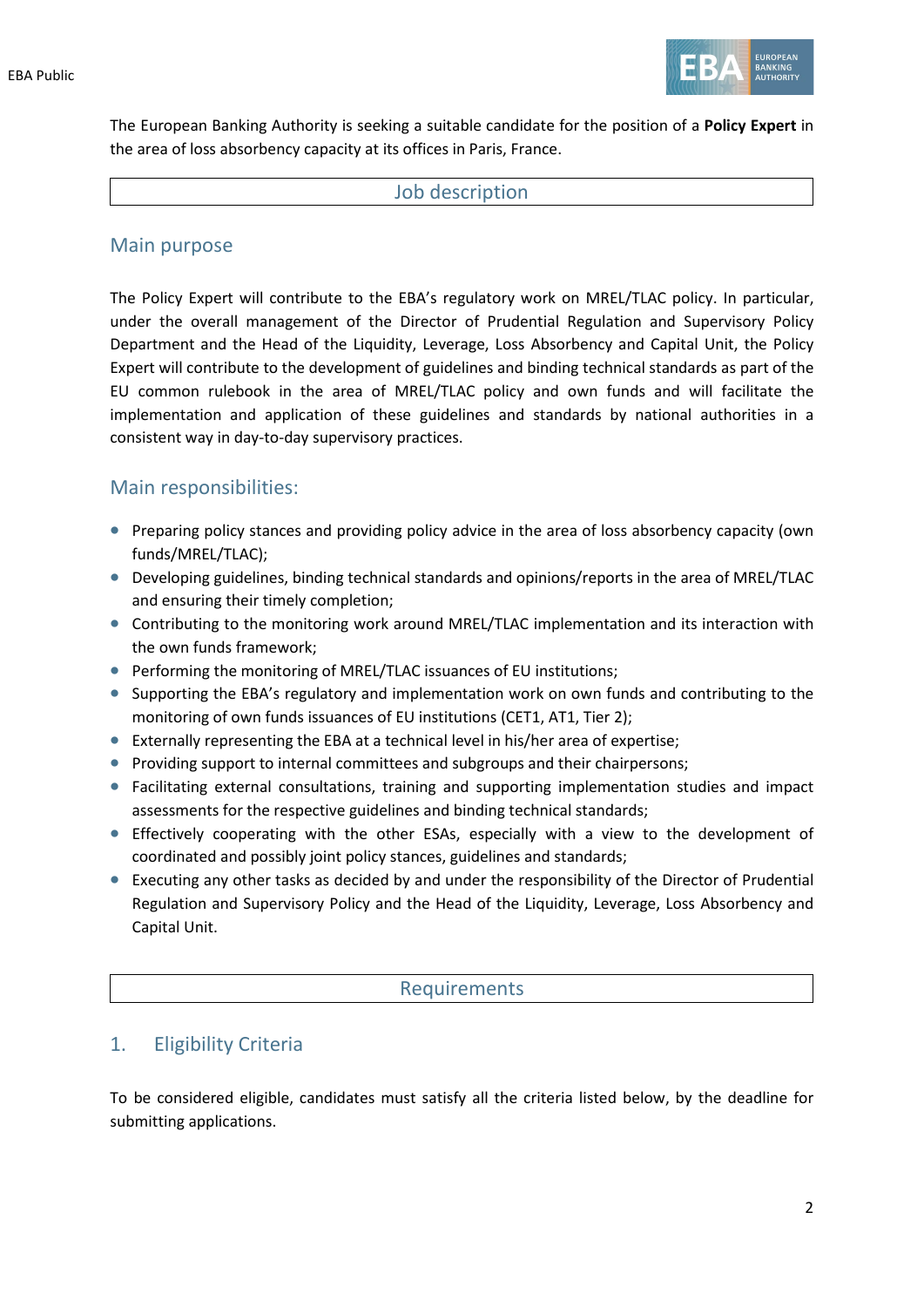

### 1.1 General

- Be a national of one of the Member State of the European Union, or a national of the European Economic Area (Iceland, Liechtenstein, Norway);<sup>[3](#page-2-0)</sup>
- Be entitled to his/her full rights as a citizen; [4](#page-2-1)
- Have fulfilled any obligations imposed by the applicable laws on military service;
- Have a thorough knowledge of one of the official languages of the European Union<sup>[5](#page-2-2)</sup> and a satisfactory knowledge<sup>[6](#page-2-3)</sup> of another language of the European Union:
- $\bullet$  Be physically fit to perform the duties linked to the post.<sup>[7](#page-2-4)</sup>

### 1.2 Specific

#### 1.2.1 Qualifications<sup>[8](#page-2-5)</sup>

To be eligible, a candidate must have a level of education, which corresponds to completed university studies of at least three years attested by a diploma.

**Candidates must indicate in their applications the official duration of studies and the graduation dates for all the diplomas they have obtained.**

#### 1.2.2 Knowledge of languages

For working purposes, as English is the working language of the EBA<sup>[9](#page-2-6)</sup>, an excellent knowledge<sup>[10](#page-2-7)</sup> of the English language, both written and spoken, is required.

Native English speakers will be tested to prove their second language skills, in accordance with section 1.1 of the vacancy notice.

### 2. Selection criteria

Applications will be assessed based on the Eligibility and Essential Selection Criteria specified in sections 1 and 2 of this vacancy notice. **Candidates are required to clearly indicate in their CVs how they acquired the knowledge and experience allowing them to meet the selection criteria mentioned below, and give specific examples**.

<span id="page-2-0"></span><sup>&</sup>lt;sup>3</sup> Due to the withdrawal of the United Kingdom from the European Union on the 31/01/2020, candidates with UK nationality who do not hold the nationality of a Member State of the European Union or of the European Economic Area, are not eligible for calls for applications at the EBA due to the fact that they do not fulfil the requirements of Article 12 (2)(a) of the Conditions of Employment of Other Servants

<span id="page-2-2"></span><span id="page-2-1"></span><sup>&</sup>lt;sup>4</sup> Prior to the appointment, the successful candidate will be asked to provide an official document showing the absence of any criminal record.<br><sup>5</sup> The official languages of the European Union: Bulgarian. Croatian. Czech. Hungarian, Irish, Italian, Latvian, Lithuanian, Maltese, Polish, Portuguese, Romanian, Slovak, Slovenian, Spanish, and Swedish.

<span id="page-2-3"></span><sup>&</sup>lt;sup>6</sup> The knowledge is required at least at B2 level. The assessment at B2 level is done in accordance with the Common European Framework of [Reference for Languages \(CEFR\)](https://europa.eu/europass/en/common-european-framework-reference)

<span id="page-2-7"></span><span id="page-2-6"></span><span id="page-2-5"></span><span id="page-2-4"></span> $<sup>7</sup>$  Before the appointment, the successful candidate will be examined by one of the European Union medical centres in order to confirm that</sup> the candidate fulfils the requirements of Article 12(2)(d) of the Conditions of Employment of Other Servants of the European Union (CEOS). <sup>8</sup> Only qualifications awarded by EU Member State authorities or European Economic Area (EEA) authorities or qualifications recognised as equivalent by the relevant authorities will be taken into consideration. If the main studies took place outside the European Union, the candidate's qualification must have been recognised by a body delegated officially for the purpose by one of the European Union Members States (such as a national Ministry of Education) and a document attesting so must be submitted with the application by the closing date. <sup>9</sup> Decision EBA DC 003 of the Management Board on Internal Language Arrangements.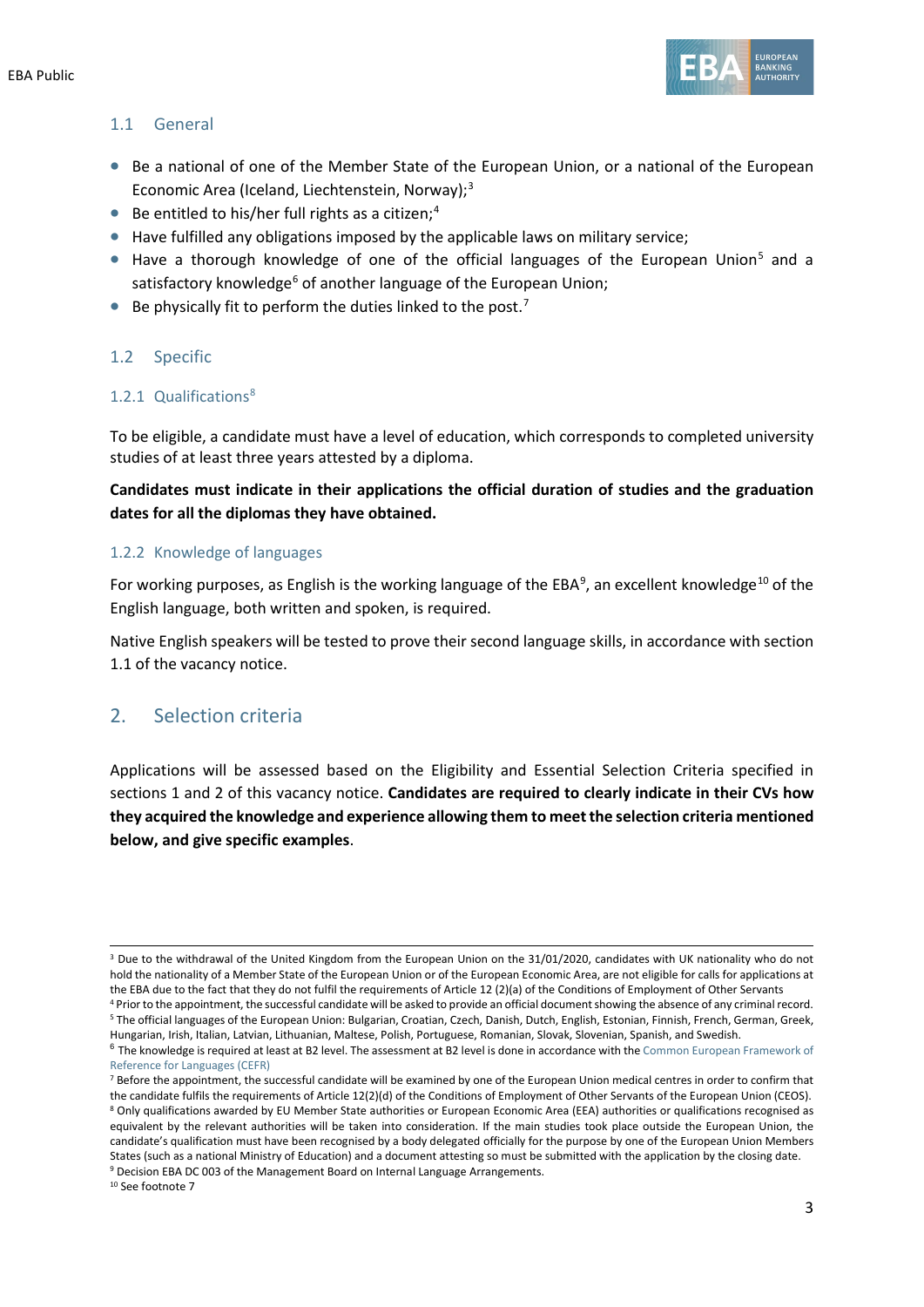

### 2.1 Essential selection criteria

In addition to the eligibility criteria above, the following essential selection criteria will be used. **Please note that all essential criteria are mandatory, meaning that no application will be assessed further if a candidate obtains a zero score in any of them:**

- At least two years of relevant fulltime professional experience, of which at least 6 months in the field of EU banking regulation and/or supervision, after completing the education as mentioned in section 1.2.1 of the vacancy notice;
- Proven experience in the development of regulation in the area of MREL/TLAC policy please give specific examples in your application;
- Comprehensive knowledge of the composition of MREL/TLAC requirements applicable to different types of entities and eligibility criteria of eligible liabilities for regulatory purposes gained through professional experience;
- Good knowledge of the different levels of application of capital and MREL/TLAC requirements and stacking order gained through professional experience;
- Proven experience in drafting policy stances and regulations please give specific examples of the documents you have drafted in your application;
- Proven experience in providing information and giving presentations to management on regulatory developments – please give specific examples in your application;
- Proven experience in dealing with a wide range of relevant stakeholders in the EU legislative process.

### 2.2 Advantageous criteria

Candidates who meet all of the essential selection criteria will be scored against the following advantageous criteria:

• Experience in the analysis of MREL/TLAC instruments term sheets and/or experience in the supervision of MREL/TLAC/eligible liabilities related issues for EU institutions.

### 2.3 Supplementary criteria

In addition to the above, candidates are expected to fulfil the following competencies which may be assessed during interviews:

- The ability to manage their own workload and work without close supervision;
- Have a highly developed sense of responsibility;
- Be able to work and deliver to tight deadlines;
- Have very good communication skills;
- Be a good team player with strong inter-personal skills.

### 3. Equal opportunities

As a European Union Authority, the EBA is committed to providing equal opportunities to all its employees and applicants for employment. As an employer, the EBA is committed to ensuring gender equality and to preventing discrimination on any grounds. It actively welcomes applications from all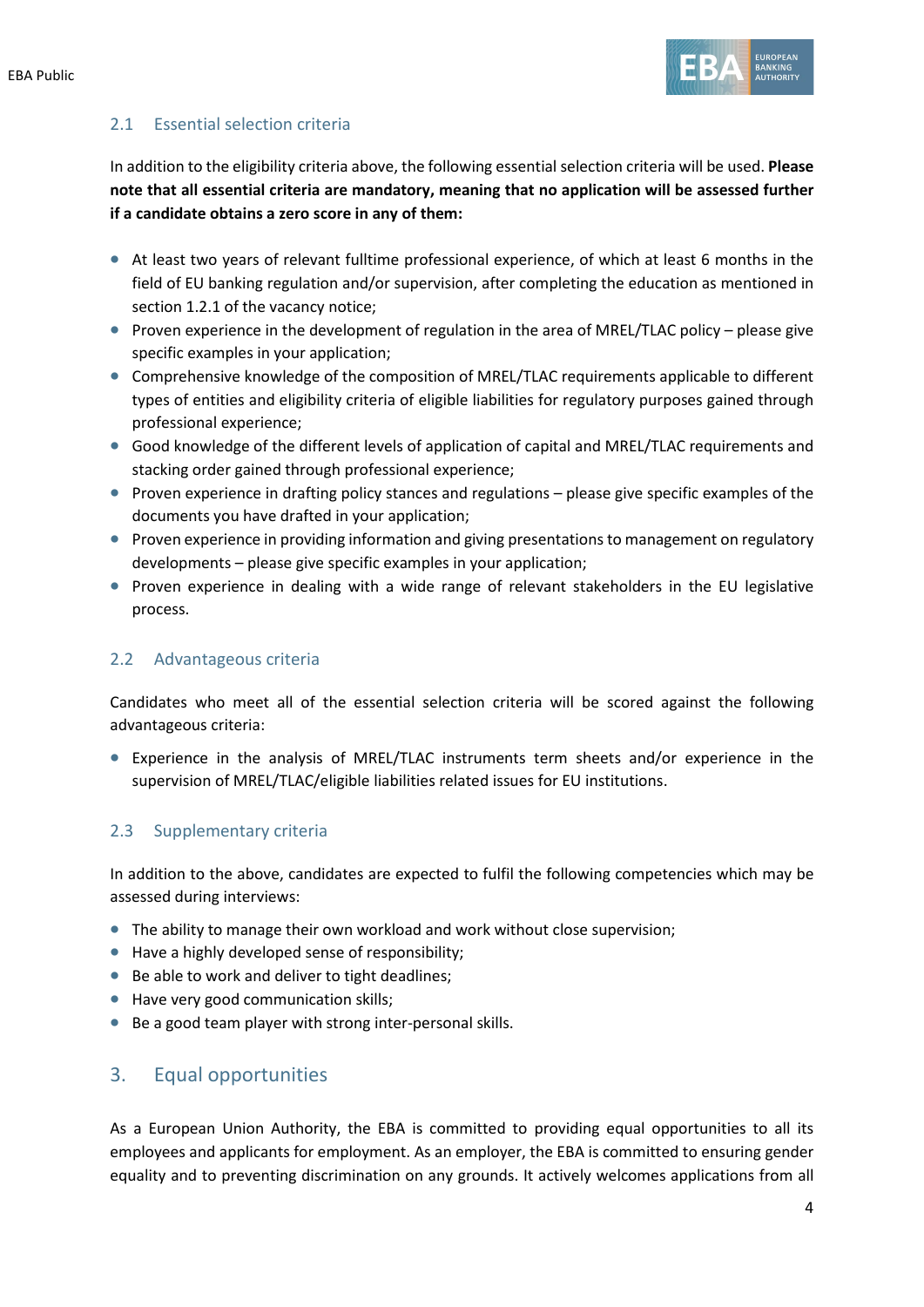

qualified candidates from diverse backgrounds, across all abilities, without any distinction on any ground such as sex, race, colour, ethnic or social origin, genetic features, language, religion or belief, political or any other opinion, membership of a national minority, property, birth, disability, age, marital status or other family situation or sexual orientation, and from the broadest possible geographical basis amongst the EU Member States.

In particular, the EBA encourages the applications of women for the positions where they are currently under-represented.

### 4. Selection procedure

The selection procedure will include the following:

4.1. A selection committee will be established for each vacancy notice whose members are of the same or higher grade than the advertised position. All candidates shall be informed of the composition of the pre-selection panel in the acknowledgement of receipt for their application.

4.2. The selection committee will analyse application documents (curriculum vitae, motivation letter, and eligibility criteria grid) of applicants with reference to the eligibility and selection criteria and will establish a shortlist. **Candidates who do not meet all of the eligibility criteria will be excluded from the selection procedure. Eligible candidates will then be scored on the essential criteria. Those who meet all of the essential selection criteria will be scored against the advantageous criteria. Those candidates who do not meet all of the essential selection criteria will not be assessed further.** The selection committee will invite to the interview and written test phase the candidates (maximum of 10) who best correspond to the profile sought and on condition that they have achieved a score of at least 60% during the evaluation of applications.<sup>[11](#page-4-0)</sup> Interviews and written tests may possibly be held remotely.

The written test will be designed to test the ability to communicate in written English, knowledge and competencies related to the job and drafting skills. Total mark for written test: 10 points. The minimum score to pass: 6 points.

The interview will be held in English and aim to assess the motivation and the professional knowledge of the candidates as well as their suitability to perform the duties mentioned under main responsibilities. The total mark for the interview: 10 points. The minimum score to pass: 6 points.

Successful candidates with a total score equal to and above 12 points will be placed on the reserve list, which will be valid until **31 December 2023**. It may be renewed. Inclusion on the reserve list does not guarantee recruitment. The successful candidate will be selected from the established reserve list which may also be used for the recruitment of a similar post depending on the needs of the EBA. When a vacancy becomes available, candidates on the reserve list may be contacted for additional interviews.

In accordance with Articles 11 and 11a of the Staff Regulations (SR) and Articles 11 and 81 of the Conditions of Employment of Other Servants of the European Union (CEOS) **the successful candidate will be required to make a declaration of the conflict of interest before recruitment**. The EBA's Executive Director will examine whether the successful candidate has any personal interest which may impair his/her independence or any other conflict of interest in relation to the position offered and

<span id="page-4-0"></span><sup>&</sup>lt;sup>11</sup> In the case of equal performance, the number of candidates to be invited will be adjusted accordingly.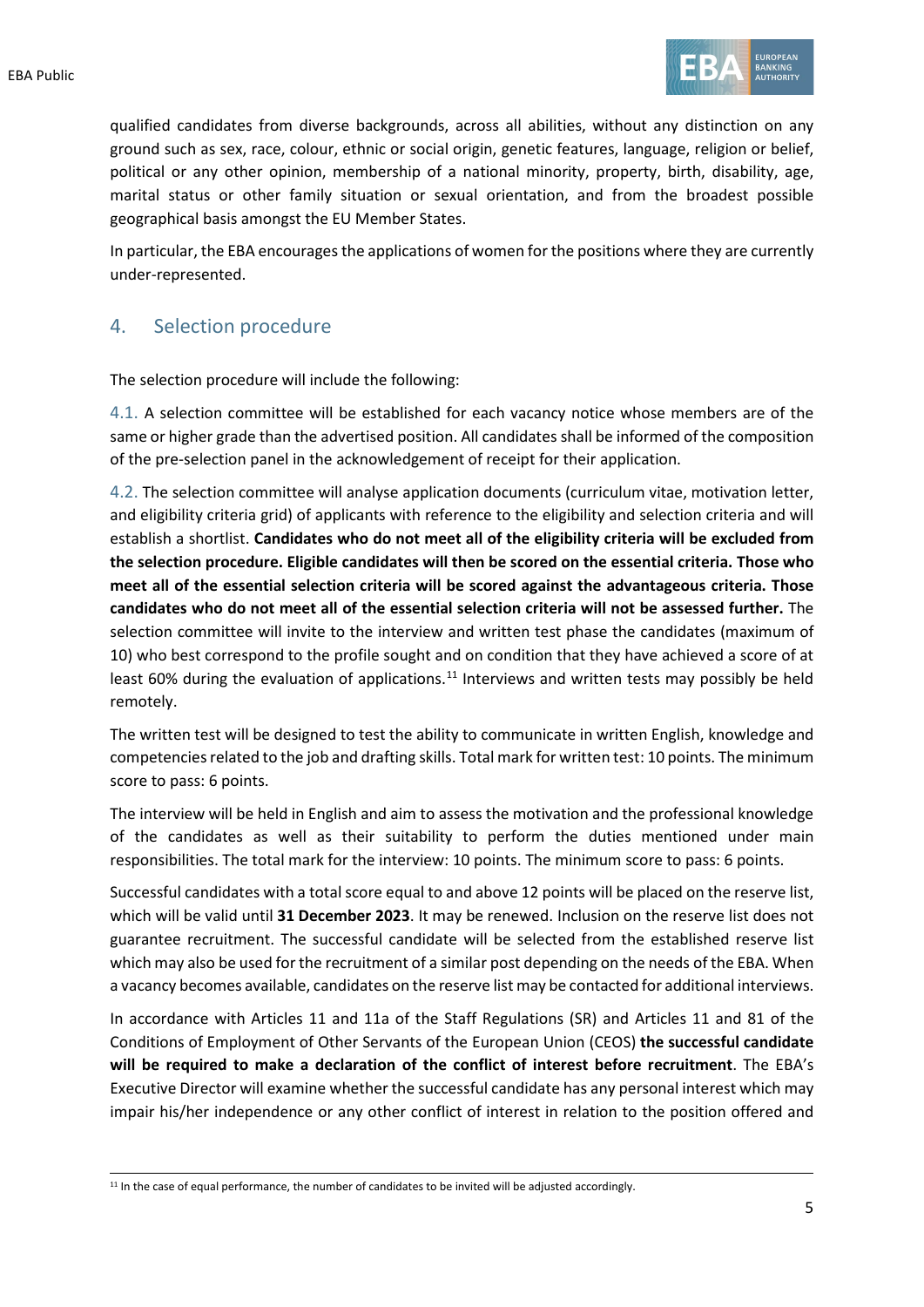

will adopt appropriate measures. To that end, the successful candidate, using a specific form shall inform the Executive Director of any actual or potential conflict of interest.

Please note that the selection committee's work and deliberations are strictly confidential and that any contact with its members is strictly forbidden. Any contact made by the candidates or third parties in order to influence the members of the selection committee in relation to the selection constitutes grounds for disqualification from the selection procedure.

## 5. Appointment and conditions of employment

### 5.1 Contract type, duration and starting date:

The successful candidate will be offered a temporary agent<sup>[12](#page-5-0)</sup> fixed-term contract of three years with a probation period of nine months and the possibility of extension.

The estimated starting date is **1 June 2022**.

**Information reserved for candidates employed as temporary agents under Article 2(f) of the CEOS in other EU agencies:** If the successful applicant from the external selection procedure is already a member of temporary staff 2(f) in another EU Agency, the relevant provisions of the Decision of the Management Board laying down general implementing provisions on the procedure governing the engagement and use of temporary staff under Article 2(f) of the Conditions of Employment of Other Servants of the European Union(EBA/DC/2015/126)<sup>[13](#page-5-1)</sup> will apply.

### 5.2 Function group and grade:

The successful candidates shall be recruited as a temporary agent at grade AD 5. The estimated monthly basic salary is from € 5,010.72

The details of the whole remuneration package are provided in Articles 62 – 70 and Annex VII to the Staff Regulations. For more information, please refer to Careers page of the EBA: <http://www.eba.europa.eu/about-us/careers>

### 5.3 Summary of the conditions of employment

- Salaries are exempted from national tax; instead a Union tax at source is paid;
- The correction coefficient applicable to the remuneration of officials and other servants under Article 64 of the Staff Regulations for France shall apply;
- Depending on the individual family situation and the place of origin, staff members may be entitled to the following: expatriation allowance, household allowance, dependent child allowance, education allowance, installation allowance and reimbursement of removal costs, initial temporary daily subsistence allowance, and other benefits;
- Leave entitlements: annual leave two days per calendar month plus additional days for age, grade, and 2.5 days of supplementary home leave granted to staff entitled to the expatriation allowance or foreign residence allowance; maternity leave; parental and family leave;

<span id="page-5-0"></span><sup>12</sup> See footnote 1

<span id="page-5-1"></span><sup>13</sup> [Decision on Temporary agents \(EBA DC 126\)](https://www.eba.europa.eu/sites/default/documents/files/documents/10180/15766/21960254-0f33-4631-8ed4-b5dc2a501fb3/Decision%20on%20temporary%20agents%20%28EBA%20DC%20126%29.pdf?retry=1)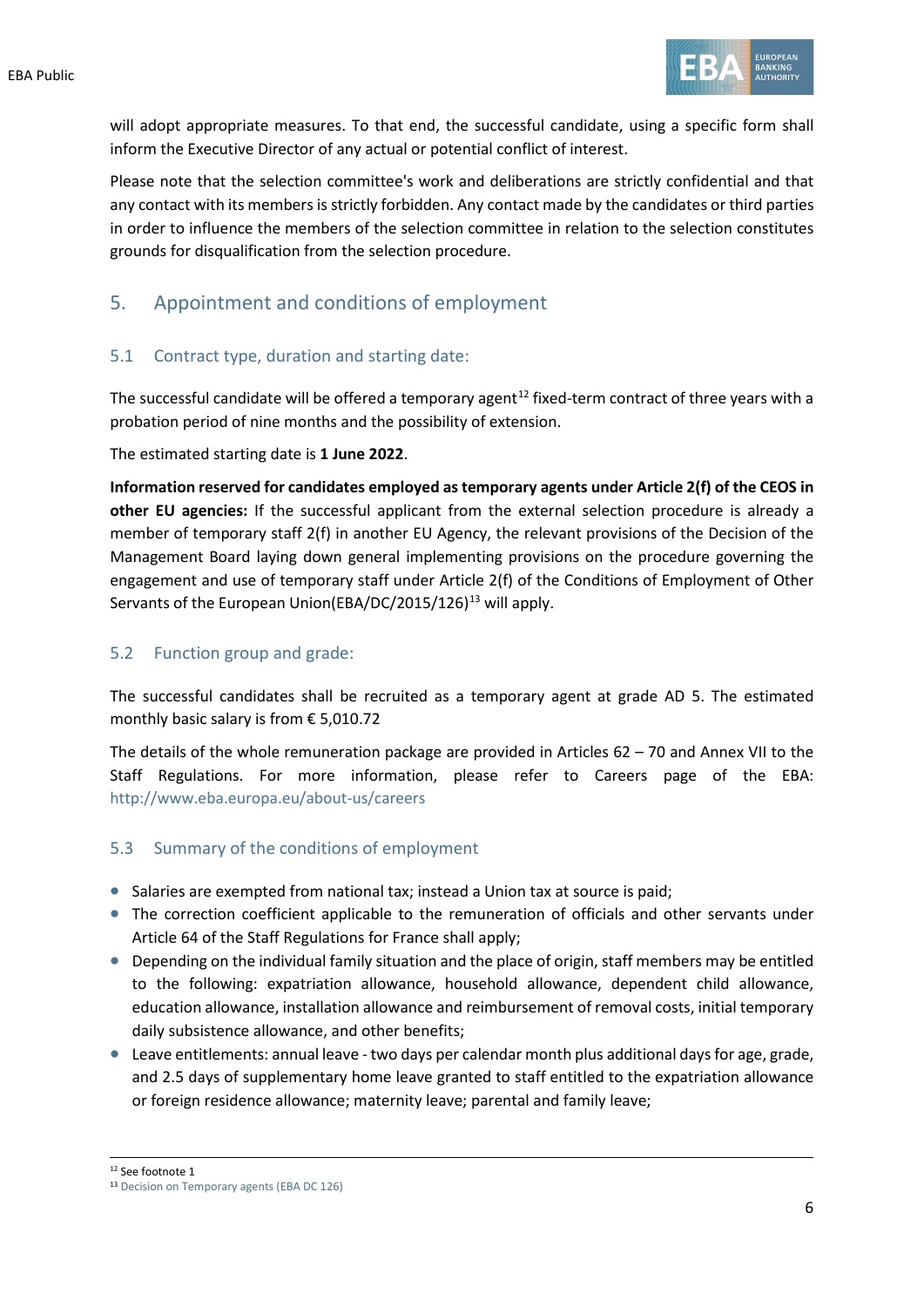EBA Public



- Working arrangements: flexible working hours, teleworking arrangements, part-time working arrangements;
- EU Pension Scheme (after 10 years of service);
- EU Joint Sickness and Insurance Scheme, accident and occupational disease insurance coverage, unemployment and invalidity allowance;
- Free Access to an Accredited European School offering European education for children (please check the conditions on the school's website: [http://www.ee-parisladefense.ac-versailles.fr/en/\)](http://www.ee-parisladefense.ac-versailles.fr/en/);
- Travel insurance when travelling on missions.

### 5.4 Place of employment

The offices of the European Banking Authority are located on Floors 24 - 27, Europlaza, 20 Avenue André Prothin, 92927 Paris, La Défense, France.

### 5.5 Ethics obligations

Independence and high standards of professional conduct are crucial for ensuring high standards and excellence for the work of the EBA. The Agency also strives to ensure that its staff do not have any interests that could affect their impartiality.

The successful candidate will be required to make a declaration of commitment to act independently in the public interest and to make an annual declaration with respect to any interests which might be considered prejudicial to his/her independence. In addition, the successful candidate will be bound to professional secrecy and to confidentiality requirements while working at the EBA and after having left; he/she will have to confirm their compliance with these requirements on a specific declaration of intention.

Before recruiting a member of staff, the EBA's Executive Director will examine whether the candidate has any personal interest which may impair his/her independence or any other conflict of interest. To that end, the applicant, using a specific form, shall inform the Executive Director of any actual or potential conflict of interest.

Former staff members will be bound to seek clearance from the EBA before engaging in another activity for two years after leaving the Agency. If that activity is related to the work carried out during the last three years of service at the EBA, and it could lead to a conflict with the legitimate interests of the EBA, the Agency can give its approval subject to any conditions it sees fit or forbid the activity.

For more information on ethics obligations, please refer to the following documents:

- Decision of the Management Board EBA DC 006 of 12 January 2011 on EBA Code of Good Administartive Behaviour;<sup>[14](#page-6-0)</sup>
- Decision of the Executive Director EBA DC 104rev1 of 10 May 2017 on the EBA's Policy on Independence and Decision Making Processes for avoiding Conflicts of Interest (Conflict of Interest Policy) for Staff and other Contractual Parties;<sup>[15](#page-6-1)</sup>
- Commission Decision C(2018) 4048 final of 29 June 2018 on outside activities and assignments and on occupational activities after leaving the Service; $^{16}$  $^{16}$  $^{16}$

<span id="page-6-1"></span><span id="page-6-0"></span><sup>14</sup> [EBA Code of Good Administrative Behaviour \(EBA DC 006\)](https://eba.europa.eu/sites/default/documents/files/documents/10180/16082/435054e4-0d54-42cf-ad98-57f87bfb2426/EBA-DC-006-_Code-of-Administrative-Behaviour_---FINAL.pdf)

<sup>15</sup> [EBA Conflict of Interest Policy \(EBA DC 104 rev1\)](https://eba.europa.eu/sites/default/documents/files/document_library/EBA%20DC%20104rev1%20%28CoI%20Policy%20for%20Staff%20and%20Other%20Contractual%20Parties%29_final_0.pdf)

<span id="page-6-2"></span><sup>16</sup> [Outside activities and Occupational activities after leaving the Service](https://eba.europa.eu/sites/default/documents/files/document_library/897086/decision_n182_commission_decision_on_outside_activities_en.pdf)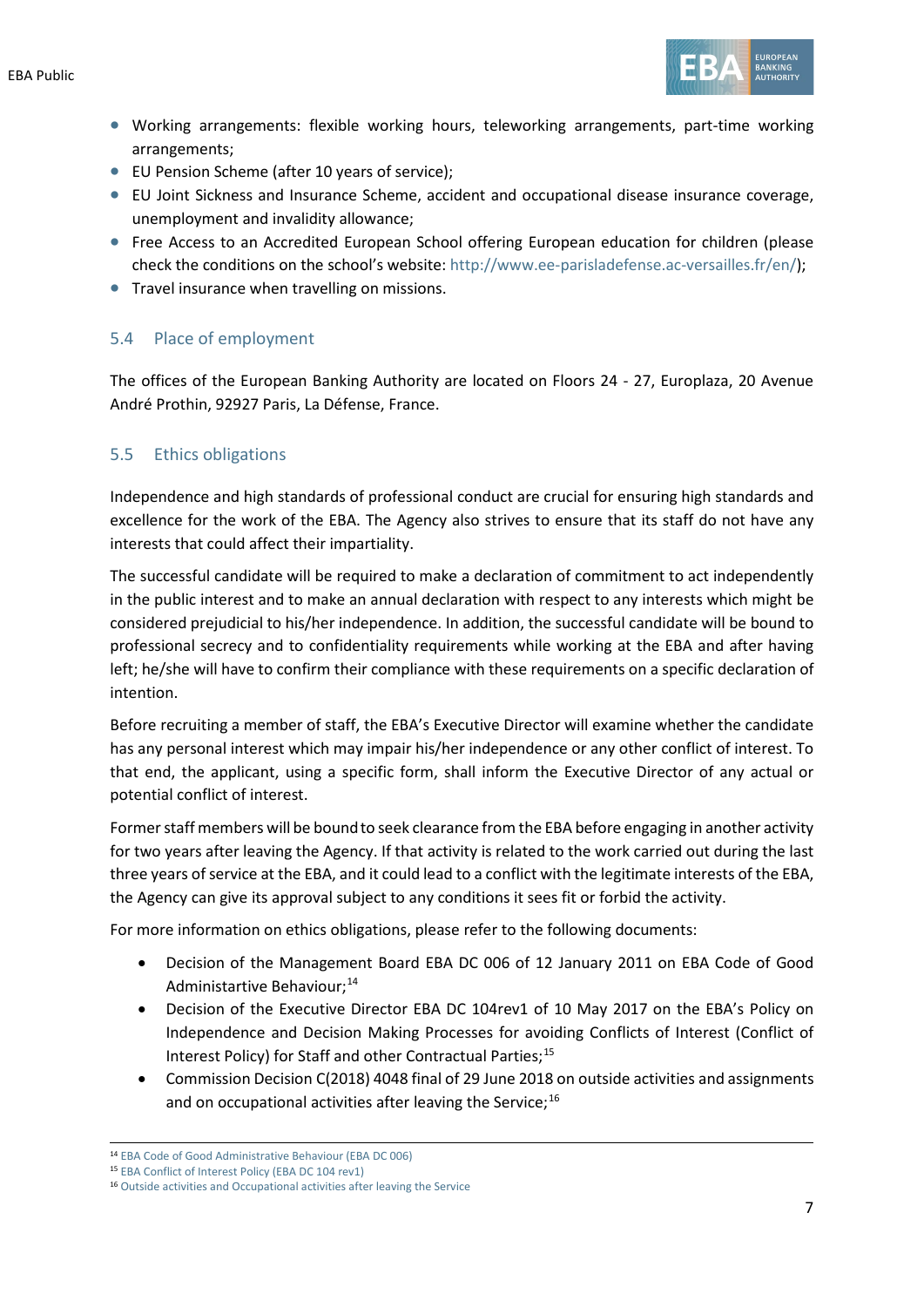

• Decision of the Executive Director EBA DC 271 of 26 April 2019 on the Ethics Guidelines for EBA staff[.17](#page-7-0)

# 6. Submission of Applications

Applications including **a curriculum vitae in the Europass format[18](#page-7-1), a motivation letter, and the completed eligibility criteria grid** should be submitted in English **in pdf format** to the following address: [eba-prsp-lillac-selection@eba.europa.eu](mailto:eba-prsp-lillac-selection@eba.europa.eu) **by 31 March 2022 at 12.00 noon Paris time.**

**Please indicate the reference number of this selection, your name and surname in the subject of your email.**

The EBA will disregard any application received after deadline. Applicants are strongly advised not to wait until the last day to submit their applications, since heavy internet traffic or fault with the internet connection could lead to difficulties in submission. The EBA cannot be held responsible for any delay due to such difficulties.

**Only complete applications will be accepted and considered.** In order for the application to be considered complete candidates must send all documents: curriculum vitae in the Europass format, motivation letter, and the completed eligibility criteria grid and a copy of the document formally recognising your qualification within the EU, if applicable, (see footnote 8) before the deadline.

Candidates should assess and check before submitting their application whether they fulfil all the requirements as specified in the vacancy notice, particularly in terms of qualifications and relevant professional experience.

**Professional experience indicated on the curriculum vitae is only counted from the time the candidate obtained the certificate or diploma required for the position and if it is on a paid basis** (including study grants or internship grants). **PhDs may be counted as professional experience if the candidate received a study grant or salary during the period of the PhD studies, – please indicate clearly on your CV if this is the case.** The maximum duration counted for a PhD is three years provided that the PhD has been successfully concluded by the closing date for applications of the selection procedure.

**Exact start and end dates of all professional experience (in format dd/mm/yyyy) and whether full time or part time work must be clearly indicated on the curriculum vitae.** Freelance or self-employed candidates must provide either a copy of the entry in the relevant trade register, or any official document (for example a tax return document) showing clearly the length of the relevant professional experience. Details of any professional experience, training, research or studies must be given on the application form. Candidates must be able to provide of supporting documents clearly showing duration and nature of experience upon request.

The address indicated on the curriculum vitae will be used as the location from which the candidates invited to interviews travel.

At this stage, please do not send supporting documents (copies of ID cards, passports, diplomas, etc.) unless it is to demonstrate the recognition of your qualification within the EU, if applicable, (see footnote 8).

<span id="page-7-0"></span><sup>17</sup> [EBA Ethics Guideline for EBA staff \(EBA DC 271\)](https://eba.europa.eu/sites/default/documents/files/document_library/EBA%20DC%20271%20%28Decision%20on%20the%20Revised%20Ethics%20Guidelines%20for%20Staff%29.pdf)

<span id="page-7-1"></span><sup>18</sup> <http://www.eba.europa.eu/about-us/careers/practical-information>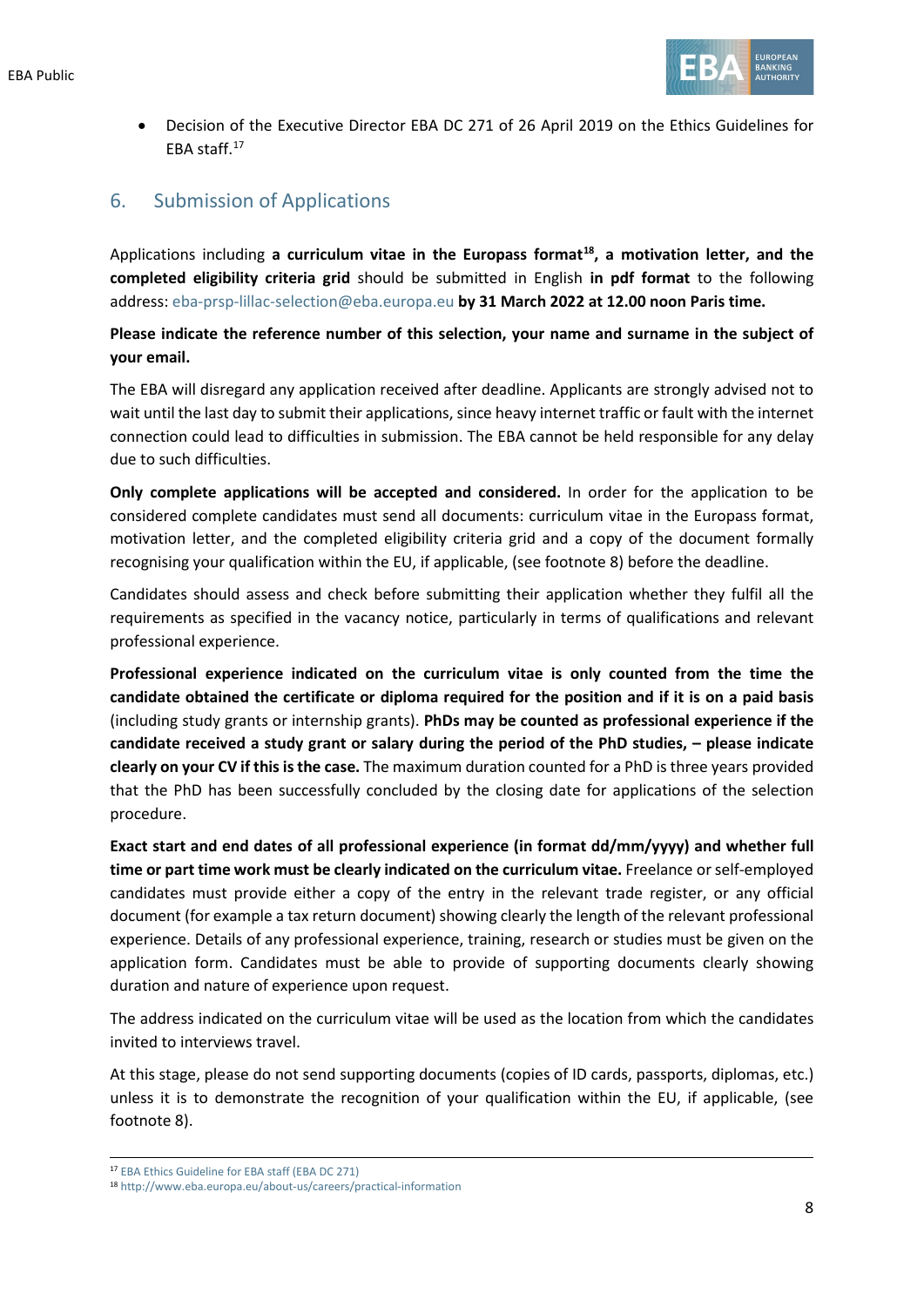

## 7. Data protection

EBA will ensure that candidates' personal data are processed as required by Regulation (EU) 2018/1725<sup>[19](#page-8-0)</sup>. This applies in particular to the confidentiality and security of such data.

### 8. Appeal Procedure

Candidates who consider that their interests have been prejudiced by any decision related to the selection procedure can take the following actions:

### 8.1 Request for review of the decisions taken by the Selection Committee

Within ten calendar days of the date of the letter notifying the candidate of a decision taken by the Selection Committee, he/she may submit a written request for a review of such a decision, setting out the reasons for the request, to the following e-mail address: [EBA-vacancies@eba.europa.eu.](mailto:EBA-vacancies@eba.europa.eu)

### 8.2 Appeals

a) The candidate may lodge a complaint under Article 90(2) of the Staff Regulations within the time limits provided for, at the following address:

The Executive Director European Banking Authority Selection procedure: **Ref. PRSP LILLAC TA 3/2022 Repl** DEFENSE 4 – EUROPLAZA 20 Avenue André Prothin CS 30154 92927 Paris La Défense CEDEX France

b) The candidate can submit a judicial appeal to the General Court under Article 270 of the Treaty on the Functioning of the European Union and Article 91 of the Staff Regulations.

For details of how to submit an appeal, please consult the website of the General Court: http://curia.europa.eu/

#### 8.3 Complaint to the European Ombudsman

It is also possible to lodge a complaint to the European Ombudsman pursuant to Article 228(1) of the Treaty on the Functioning of the European Union and in accordance with the conditions laid down in the Decision of the European Parliament of 9 March 1994 on the Staff Regulations and the general conditions governing the performance of the European Ombudsman's duties<sup>20</sup>.

<span id="page-8-1"></span><span id="page-8-0"></span><sup>19</sup> Regulation (EU) 2018/1725 of the European Parliament and of the Council of 23 October 2018 on the protection of natural persons with regard to the processing of personal data by the Union institutions, bodies, offices and agencies and on the free movement of such data, and repealing Regulation (EC) No 45/2001 and Decision No 1247/2002/EC (OJ L 295, 21.11.2018, p. 39) <sup>20</sup> OJ L 113 of 4 May 1994.